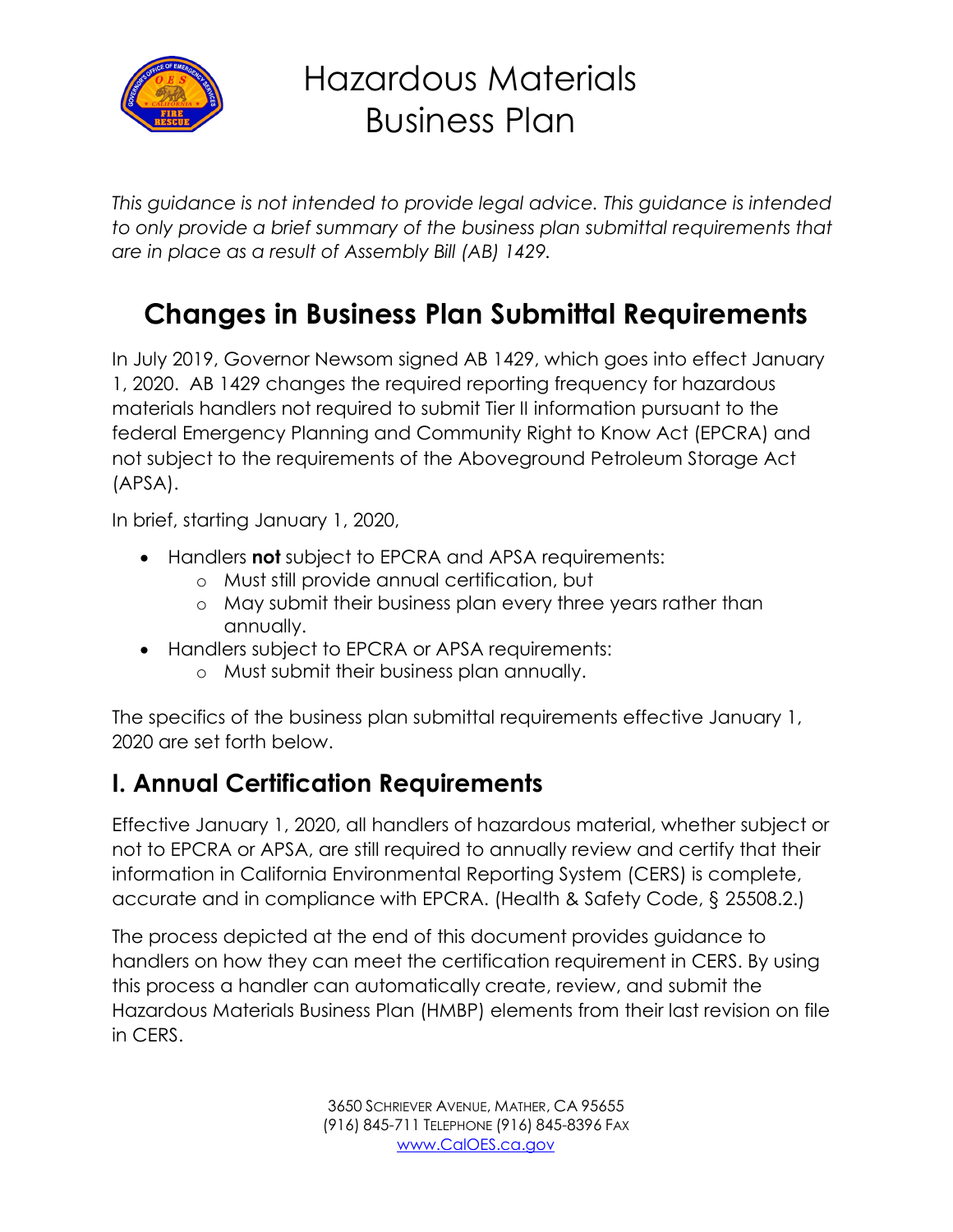

# Hazardous Materials Business Plan

Please note that the facility must have at least one submittal on file in CERS for each of the HMBP submittal elements in order for this feature to be available to them.

### **II. Handlers Subject to EPCRA or APSA Requirements**

Effective January 1, 2020, handlers subject to EPCRA or APSA requirements are still required to submit their business plan information into CERS annually on the submittal date established by their Unified Program Agency, or annually on or before March 1 if there is no established date.

#### **A. EPCRA Requirements**

Section 312(a) of EPCRA requires owners or operators of facilities that handle hazardous chemicals in quantities equal to or greater than the threshold values to report information to the State Emergency Response Commission (SERC), the Local Emergency Planning Committee (LEPC) and to the local fire department. The term "hazardous chemical" means "any chemical which is classified as a physical hazard or a health hazard, a simple asphyxiant, combustible dust, pyrophoric gas, or hazard not otherwise classified." (29 CFR § 1910.1200(c).) In California, owners and operators can meet the Section 312(a) requirement by submitting this information to CERS.

The thresholds for Tier II EPCRA can be found in 40 CFR Part 370, and are summarized as:

| <b>EPCRA Tier II Reporting Chemicals</b>                                   | <b>EPCRA Reportable Thresholds</b>                                                                                                |
|----------------------------------------------------------------------------|-----------------------------------------------------------------------------------------------------------------------------------|
| Extremely Hazardous Substances (EHSs,<br>EPCRA Section 302)                | 500 pounds or the threshold planning<br>quantity, whichever is lower (40 CFR Part<br>355, Appendices A and B, or "List of Lists") |
| Gasoline in underground storage tanks at<br>retail gas stations            | 75,000 gallons (all grades combined)                                                                                              |
| Diesel fuel in underground storage tanks<br>at retail gas stations         | 100,000 gallons (all grades combined)                                                                                             |
| All other hazardous chemicals for which<br>Safety Data Sheets are required | 10,000 pounds                                                                                                                     |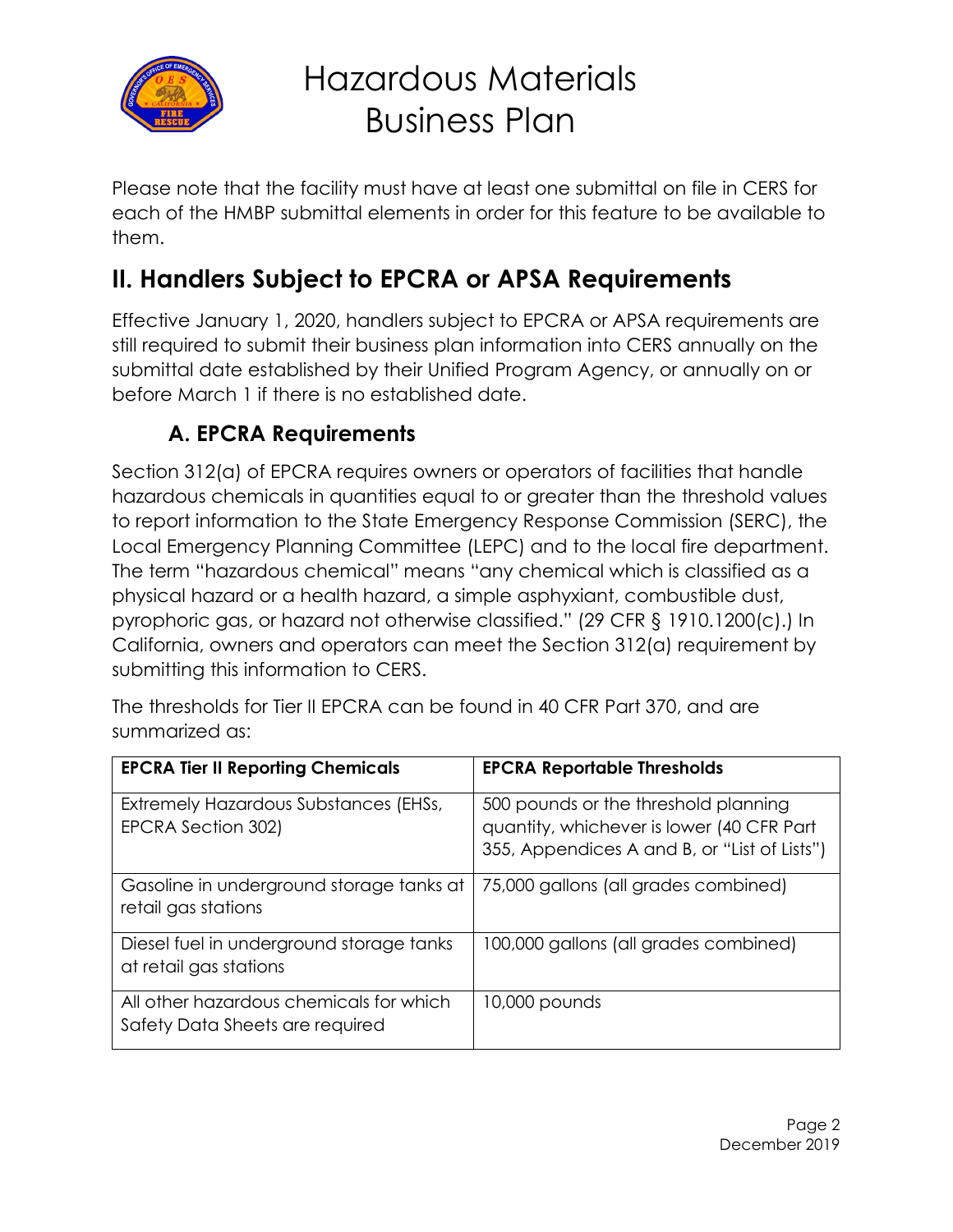

#### **III. Handlers Not Subject to EPCRA or APSA Requirements**

Effective January 1, 2020, handlers not subject to the requirements of EPCRA and APSA may submit their business plan every three years rather than annually. For example, if the last due date was July 1, 2019, the next due date will be July 1, 2022. Some local jurisdictions may have more restrictive submittal frequency requirements (e.g. a local ordinance may require an annual HMBP submittal). Contact with your local Unified Program Agency for clarification.

### **CERS Certification Process**

- 1. Log in to CERS
- 2. Select business (if user is associated with more than 1 business)
- 3. Select facility
- 4. Click "Create All HMBP Submittal Elements"